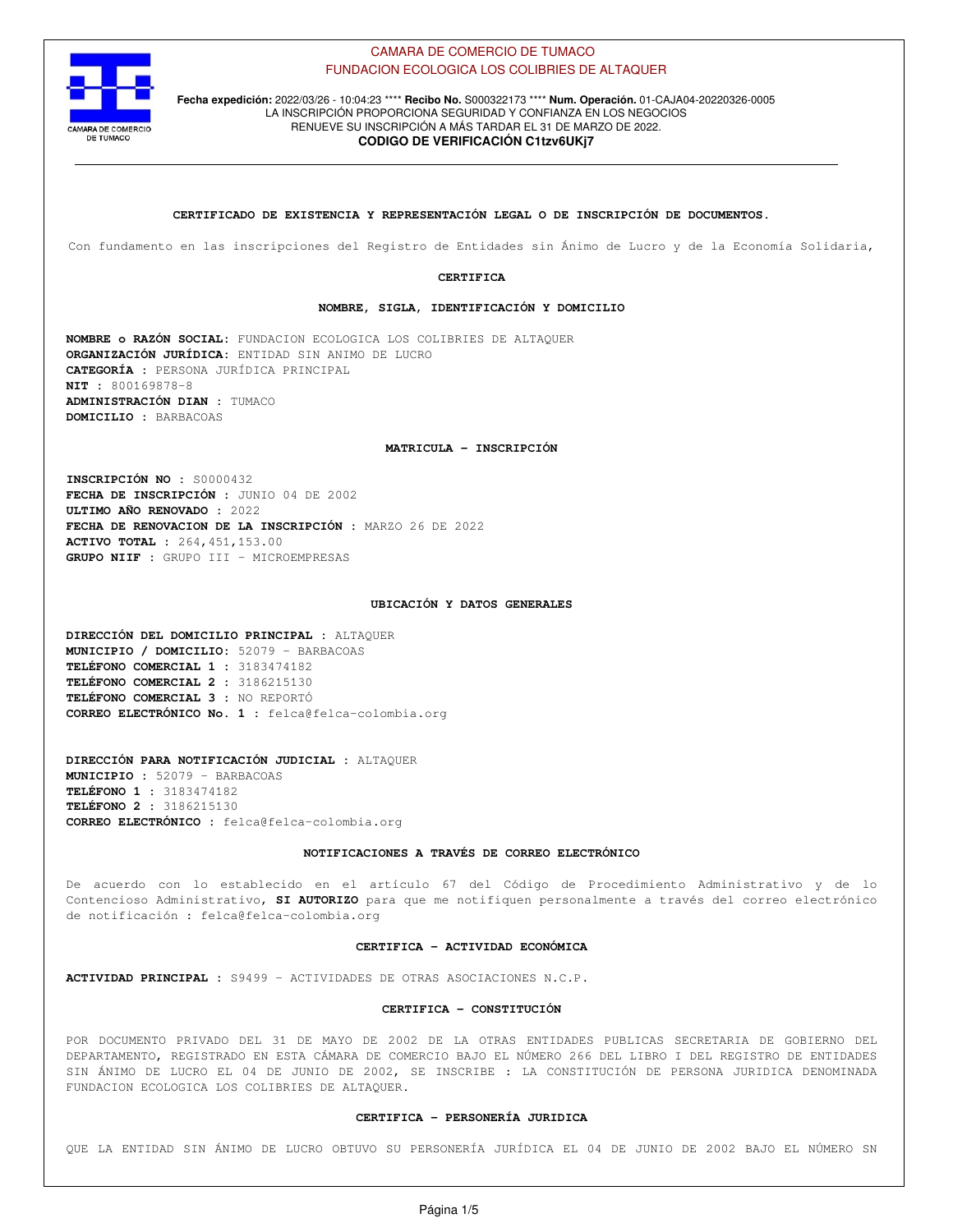

**Fecha expedición:** 2022/03/26 - 10:04:23 \*\*\*\* **Recibo No.** S000322173 \*\*\*\* **Num. Operación.** 01-CAJA04-20220326-0005 LA INSCRIPCIÓN PROPORCIONA SEGURIDAD Y CONFIANZA EN LOS NEGOCIOS RENUEVE SU INSCRIPCIÓN A MÁS TARDAR EL 31 DE MARZO DE 2022.

# **CODIGO DE VERIFICACIÓN C1tzv6UKj7**

OTORGADA POR OTRAS ENTIDADES PUBLICAS SECRETARIA DE GOBIERNO DEL DEPARTAM

# **CERTIFICA - ENTIDAD DE VIGILANCIA**

QUE LA ENTIDAD QUE EJERCE LA FUNCIÓN DE INSPECCIÓN, VIGILANCIA Y CONTROL ES GOBERNACION DE NARINO

# **CERTIFICA - REFORMAS**

| DOCUMENTO | FECHA    | PROCEDENCIA DOCUMENTO |            | INSCRIPCION | FECHA              |          |
|-----------|----------|-----------------------|------------|-------------|--------------------|----------|
| $AC-001$  | 20120912 | ACTAS                 | ASAMBLEA   | PASTO       | $R$ $R$ $01 - 236$ | 20121119 |
|           |          | EXTRAORDINARIA        |            |             |                    |          |
| $AC-01$   | 20150601 | ACTAS ASAMBLEA        | GENERAL DE | BARBACOAS   | RE01-242           | 20150821 |
|           |          | ASOCIADOS             |            |             |                    |          |
| $AC-01$   | 20150601 | ACTAS ASAMBLEA        | GENERAL DE | BARBACOAS   | RE01-242           | 20150821 |
|           |          | ASOCTADOS             |            |             |                    |          |

### **CERTIFICA - VIGENCIA**

VIGENCIA: QUE EL TÉRMINO DE DURACIÓN DE LA PERSONA JURÍDICA ES INDEFINIDO.

### **CERTIFICA - OBJETO SOCIAL**

OBJETO SOCIAL: EL OBJETO SOCIAL DE LE FUNDACIÓN ECOLÓGICA LOS COLIBRÍES DE-ALTAQUER TENDRÁ LOS SIGUIENTES OBJETIVOS:

1.-PROMOVER LOS CONOCIMIENTOS SOBRE CONSERVACION, USO DE LA BIODIVERSIDAD, ORDENAMIENTO Y PLANIFICACION TERRITORIAL, PROMOCION DE LOS DERECHOS ECONOMICOS, SOCIALES, CULTURALES Y AMBIENTALES - DESCA Y ALTERNATIVAS DE DESARROLLO SOSTENIBLE DE COMUNIDADES LOSCALES: INDIGENAS, NO INDIGENAS, CAMPESINOS, AFROCOLOMBIANOS Y SOCIEDAD CIVIL EN GENERAL EN EL PAIS Y CON ATENCION ESPECIAL EN EL SUROCCIDENTE DE COLOMBIA.

2.-CONTRIBUIR AL ESTABLECIMIENTO Y MANEJO DE, RESERVAS NATURALES EN LA REGIÓN CON EL FIN DE PROTEGER LOS ECOSISTEMAS EN LAS ZONAS DE MAYOR BIODIVERSIDAD EN EL MUNDO.

3.-PROMOVER ESTUDIOS BÁSICOS Y APLICADOS EN EL CAMPO DE LAS CIENCIAS NATURALES Y SOCIALES QUE CONTRIBUYAN A UN MAYOR CONOCIMIENTO DE LOS BOSQUES TROPICALES; .PERMITIENDO UN APROVECHAMIENTO: RACIONAL DE LOS MISMOS, POR PARTE DE LAS COMUNIDADES.

4.-SERVIR DE APOYO AL INSTITUTO M~ SANTA TERESITA DE ALTAQUER (INSTA), CON EL FIN DE LOGRAR EL MEJORAMIENTO ACADÉMICO EN ALGUNAS ÁREAS DE LE ENSEÑANZA MEDIANTE LA CAPACITACIÓN DE SUS ESTUDIANTES Y PROFESORES.

5.-PROMOVER Y APOYAR MODELAS DE DESARROLLO ALTERNATIVO ACORDES CON LAS EXIGENCIAS DEL MEDIO AMBIENTE.

6.-PROPONER ALTERNATIVAS Y AYUDAR AL DESARROLLO DE PROYECTOS CUYA FINALIDAD SEA IMPLEMENTAR LA EDUCACIÓN AMBIENTAL Y LA INVESTIGACIÓN, COMPROMETIENDO A LAS COMUNIDADES EN LA, PROTECCIÓN Y CONSERVACIÓN DE SUS RECURSOS NATURALES.

7.-ESTABLECER RELACIONES CON ORGANIZACIONES Y/O FUNDACIONES NACIONALES E INTERNACIONALES CON OBJETIVOS SIMILARES.

8.-PRESTAR SERVICIOS Y ASESORÍA A PLÁNTELES EDUCATIVOS PÚBLICOS O PRIVADOS QUE ESTÉN INTERESADOS EN EL CONOCIMIENTO DE FLORA Y FAUNA Y EN TODO LO RELACIONADO CON LA DEFENSA Y FOMENTO DE LAS MISMAS.

9.-IMPULSAR LAS ACCIONES ADELANTADAS POR LA FUNDACIÓN.

10.-GESTIONAR ANTE INSTITUCIONES DEL ESTADO, INTERNACIONALES Y ONG, PARA BUSCAR ASESORÍA Y CAPACITACIÓN DE SUS ASOCIADOS A FIN DE FORTALECER LA FUNDACIÓN, EN TODO LO RELACIONADO CON' MANEJO INSTITUCIONAL, PROYECCIÓN A LA COMUNIDAD, MANEJO Y CONSERVACIÓN DE LOS RECURSOS NATURALES.

11.-PROMOVER Y DESARROLLAR PROYECTOS DE DESARROLLO- ALTERNATIVO, PARTICIPACIÓN CIUDADANA, SISTEMAS DE INFORMACIÓN GEOGRÁFICA U ORDENACIÓN DEL TERRITORIO.

12.-PROMOVER, PARTICIPAR Y DESARROLLAR PROGRAMAS EN PREVENCIÓN Y MITIGACIÓN DE IMPACTOS SOBRE LA POBLACIÓN Y SU ENTORNO.

13.-PROMOVER Y DESARROLLAR LA PRODUCCIÓN ORGÁNICA DE PRODUCTOS AGROPECUARIOS.

14.-CREAR CONDICIONES DE POSIBILIDAD PARA LA DISCUSIÓN; ANÁLISIS Y CONCERTACIÓN DE ALTERNATIVAS DE SOLUCIÓN A LA PROBLEMÁTICA LOCAL, REGIONAL Y NACIONAL.

15.-PROMOVER INVESTIGACIONES QUE CUBRAN BODAS Y CADA UNA DE LAS DIMENSIONES DEL DESARROLLO LOCAL Y REGIONAL. 16.-INVESTIGAR PROBLEMAS QUE PADECEN LAS COMUNIDADES Y PLANTEAR SOLUCIONES ALTERNATIVAS CON PARTICIPACIÓN COMUNITARIA.

17.-CELEBRAR CONVENIOS CON, INSTITUCIONES PÚBLICAS Y PRIVADAS PARA ABORDAR PROCESOS PARA EL DESARROLLO INTEGRAL LOCAL REGIONAL. Y NACIONAL.

18.-PROMOVER Y DEFENDER LOS DERECHOS HUMANOS, LAS LIBERTADES POLÍTICAS Y SOCIALES, LOS DERECHOS DEMOCRÁTICOS DE LOS PUEBLOS.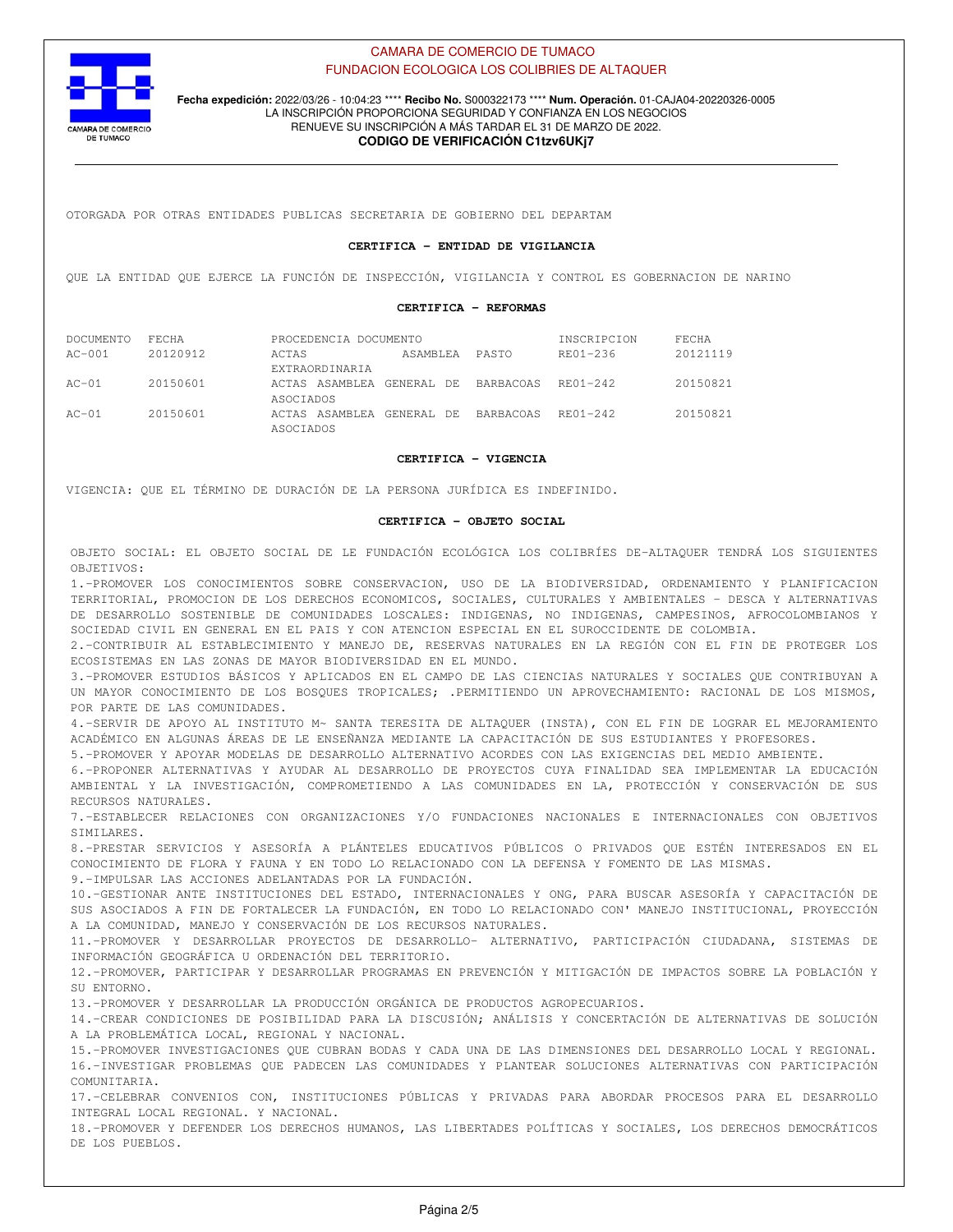

# **Fecha expedición:** 2022/03/26 - 10:04:23 \*\*\*\* **Recibo No.** S000322173 \*\*\*\* **Num. Operación.** 01-CAJA04-20220326-0005 LA INSCRIPCIÓN PROPORCIONA SEGURIDAD Y CONFIANZA EN LOS NEGOCIOS RENUEVE SU INSCRIPCIÓN A MÁS TARDAR EL 31 DE MARZO DE 2022. **CODIGO DE VERIFICACIÓN C1tzv6UKj7**

19.-REALIZAR, EN COOPERACIÓN CON ASOCIACIONES PÚBLICAS Y PRIVADAS, PROGRAMAS QUE APORTEN AL DESARROLLO LOCAL. 20-PARTICIPAR EN PROGRAMAS DE PROTECCIÓN SANITARIA, APROVECHAMIENTO DE AGUAS, TIERRAS Y EDUCACIÓN AGRÍCOLA. 21.-COADYUVAR A LAS DISTINTAS COMUNIDADES QUE ASÍ LO REQUIERAN A PROMOVER, ELABORAR, DESARROLLAR PROYECTOS CULTURALES, AMBIENTALES, E ECONÓMICOS Y, DE PRODUCCIÓN ORGÁNICA. 22.-PARTICIPAR EN .PROGRAMAS .Y POLÍTICAS DE PROTECCIÓN, EDUCACIÓN Y PLANIFICACIÓN AMBIENTAL, EN INICIATIVAS POPULARES TENDIENTES AL LA DEFENSA DEL PATRIMONIO CULTURAL Y AMBIENTAL DEL PAÍS. 23.-PROMOVÉR Y DESARROLLAR ECONOMÍA SOLIDARIA. 24.-PROMOVER Y DESARROLLAR LAS INVERSIONES EN CONTROL Y MEJORAMIENTO DEL AMBIENTE. 25.-PROMOVER Y PARTICIPAR EN PROGRAMAS Y PROYECTOS DE REFORESTACIÓN, INVERSIÓN DIRECTA EN PLANTACIONES FORESTALES DE CARÁCTER PROTECTOR Y PRODUCTOR EN TERRENOS DE APTITUD FORESTAL. 26 PROMOVER Y DESARROLLAR PLANES DE ABASTECIMIENTO MANEJO FORESTAL EN LOS' TÉRMINOS Y CONDICIONES SEÑALADAS POR LAS LEYES COLOMBIANAS. 27.-PARTICIPAR EN PROGRAMAS COMUNITARIOS Y ENTIDADES TERRITORIALES EN PROCESOS CULTURALES, DE EDUCACIÓN, SALUD, Y ATENCIÓN BÁSICA A GRUPOS VULNERABLES DÉ LA POBLACIÓN LOCAL Y REGIONAL. 28.-GESTIONAR FONDOS, PROGRAMAS Y PROYECTOS QUE PERMITAN DESARROLLAR ACTIVIDADES SOCIALES, ECONÓMICAS, AMBIENTALES Y EDUCATIVAS PARA ASISTENCIA HUMANITARIA DE NIÑOS Y ADOLESCENTES. 29. 'PARTICIPAR EN PROGRAMAS Y PROYECTES DE INVERSIÓN CON RECURSOS NO REEMBOLSABLES DEL PRESUPUESTO NACIONAL PARA LAS ÁREAS RURALES EN GENERAL Y EN PARTICULAR A PUEBLOS INDÍGENAS 30.-PARTICIPAR CON ENTIDADES TERRITORIALES EN PROGRAMAS, PROYECTOS DE ASISTENCIA TÉCNICA, COMERCIALIZACIÓN RURAL Y URBANA, REHABILITACIÓN Y CONSERVACIÓN E CUENCAS Y MICROCUENCAS, CONTROL DE INUNDACIONES, GESTIÓN DEL RIESGO AMBIENTAL, ELECTRIFICACIÓN, MANEJO. Y CONSERVACIÓN DE- LOS RECURSOS NATURALES, ACUEDUCTOS Y SANEAMIENTO BÁSICO, VIVIENDA RURAL Y URBANA, SANEAMIENTO Y CONTROL AMBIENTAL Y TODOS AQUELLOS PROGRAMAS Y PROYECTOS QUE REDUNDEN EN EL BIENESTAR DE LA COMUNIDAD Y POSIBILITEN EL CUMPLIMIENTO DE LOS OBJETIVOS PROPUESTOS POR LA FUNDACIÓN. 31.-ELABORAR, FORMULAR Y EJECUTAR PLANES DE ORDENAMIENTO TERRITORIAL EN DONDE LAS COMUNIDADES SEAN QUIENES PARTICIPEN Y ENTREN A LIDERA ESTE TIPO DE PROCESOS.

# **CERTIFICA - ÓRGANOS DE ADMINISTRACIÓN**

ORGANOS DE DIRECCION Y ADMINISTRACION: LA FUNDACIÓN ECOLÓGICA LOS COLIBRÍES DE ALTAQUER ESTARÁ, DIRIGIDA Y ADMINISTRADA DE LA SIGUIENTE MANERA: 1.ASAMBLEA GENERAL, 2.JUNTA DIRECTIVA JUNTA DIRECTIVA: LA JUNTA DIRECTIVA ESTA CONFORMADA POR LOS SIGUIENTES CARGOS: 1.-PRESIDENTE- REPRESENTANTE LEGAL. 2.-SECRETARIO. 3.-TESORERO. 4.-FISCAL. 5.-VOCAL.

# **CERTIFICA**

# **JUNTA DIRECTIVA - PRINCIPALES**

POR ACTA NÚMERO 001 DEL 05 DE MARZO DE 2018 DE JUNTA DIRECTIVA, REGISTRADO EN ESTA CÁMARA DE COMERCIO BAJO EL NÚMERO 10109 DEL LIBRO I DEL REGISTRO DE ENTIDADES SIN ÁNIMO DE LUCRO EL 02 DE ABRIL DE 2018, FUERON NOMBRADOS :

POR ACTA NÚMERO 001 DEL 05 DE MARZO DE 2018 DE JUNTA DIRECTIVA, REGISTRADO EN ESTA CÁMARA DE COMERCIO BAJO EL NÚMERO 10109 DEL LIBRO I DEL REGISTRO DE ENTIDADES SIN ÁNIMO DE LUCRO EL 02 DE ABRIL DE 2018, FUERON NOMBRADOS :

MIEMBRO PRINCIPAL BACCA CORTES NATALIA CECILIA CC 36,952,281

**CARGO NOMBRE IDENTIFICACION**

POR ACTA NÚMERO 001 DEL 05 DE MARZO DE 2018 DE JUNTA DIRECTIVA, REGISTRADO EN ESTA CÁMARA DE COMERCIO BAJO EL NÚMERO 10109 DEL LIBRO I DEL REGISTRO DE ENTIDADES SIN ÁNIMO DE LUCRO EL 02 DE ABRIL DE 2018, FUERON

MIEMBRO PRINCIPAL ORTIZ PAI YALILE CC 1,089,290,185

# **CARGO NOMBRE IDENTIFICACION**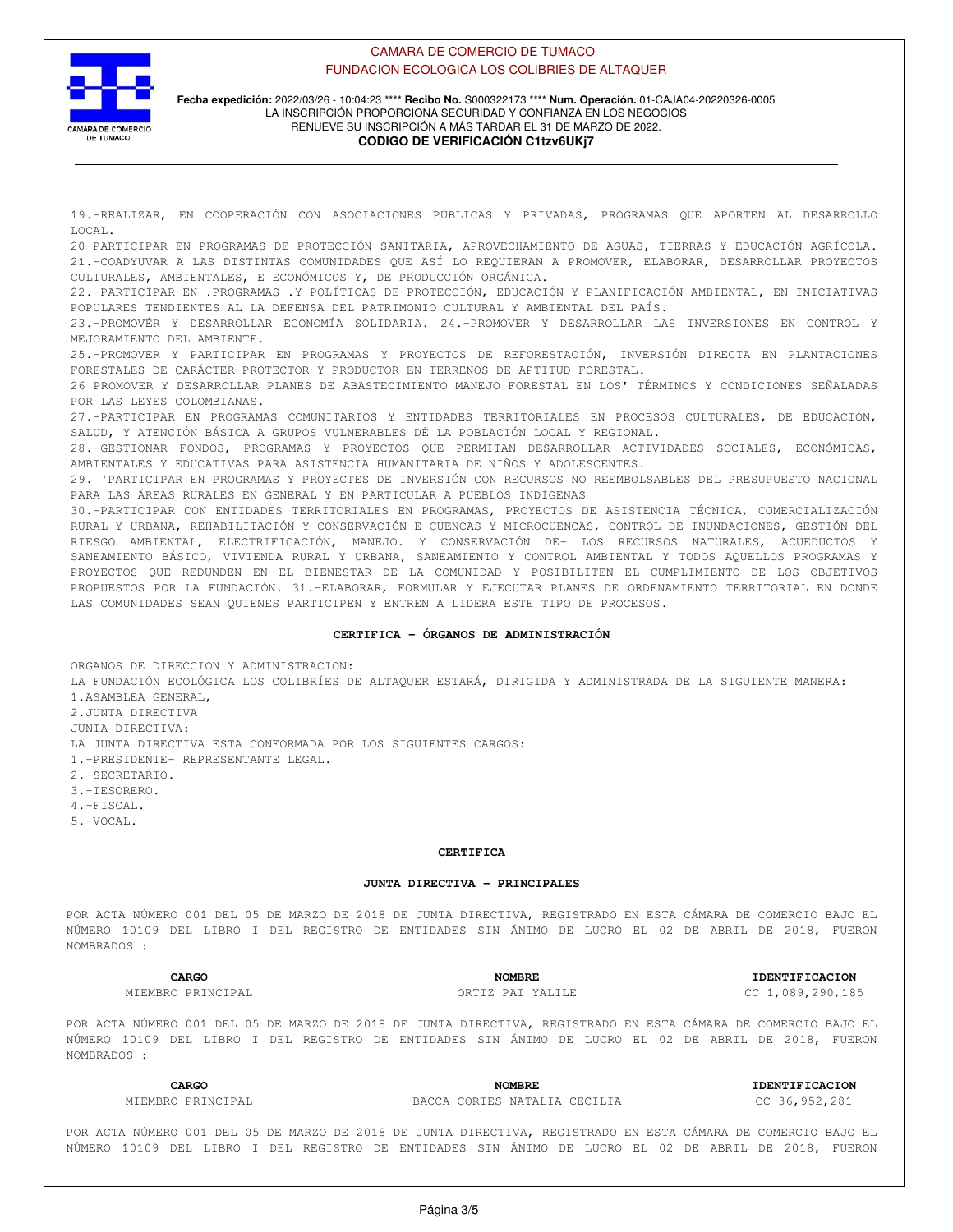

**Fecha expedición:** 2022/03/26 - 10:04:23 \*\*\*\* **Recibo No.** S000322173 \*\*\*\* **Num. Operación.** 01-CAJA04-20220326-0005 LA INSCRIPCIÓN PROPORCIONA SEGURIDAD Y CONFIANZA EN LOS NEGOCIOS RENUEVE SU INSCRIPCIÓN A MÁS TARDAR EL 31 DE MARZO DE 2022.

# **CODIGO DE VERIFICACIÓN C1tzv6UKj7**

NOMBRADOS :

**CARGO NOMBRE IDENTIFICACION**

MIEMBRO PRINCIPAL FLOREZ PAI CRISTIAN FAUSTO CC 5,207,841

POR ACTA NÚMERO 001 DEL 05 DE MARZO DE 2018 DE JUNTA DIRECTIVA, REGISTRADO EN ESTA CÁMARA DE COMERCIO BAJO EL NÚMERO 10109 DEL LIBRO I DEL REGISTRO DE ENTIDADES SIN ÁNIMO DE LUCRO EL 02 DE ABRIL DE 2018, FUERON NOMBRADOS :

**CARGO NOMBRE IDENTIFICACION** MIEMBRO PRINCIPAL RIASCOS CASANOVA DALLY NANCY CC 59,831,097

POR ACTA NÚMERO 001 DEL 05 DE MARZO DE 2018 DE JUNTA DIRECTIVA, REGISTRADO EN ESTA CÁMARA DE COMERCIO BAJO EL NÚMERO 10109 DEL LIBRO I DEL REGISTRO DE ENTIDADES SIN ÁNIMO DE LUCRO EL 02 DE ABRIL DE 2018, FUERON NOMBRADOS :

**CARGO NOMBRE IDENTIFICACION**

MIEMBRO PRINCIPAL FLOREZ PAI CARLOS MAURICIO CC 98,391,923

# **CERTIFICA**

# **REPRESENTANTES LEGALES - PRINCIPALES**

POR ACTA NÚMERO 001 DEL 05 DE MARZO DE 2018 DE JUNTA DIRECTIVA, REGISTRADO EN ESTA CÁMARA DE COMERCIO BAJO EL NÚMERO 10109 DEL LIBRO I DEL REGISTRO DE ENTIDADES SIN ÁNIMO DE LUCRO EL 02 DE ABRIL DE 2018, FUERON NOMBRADOS :

**CARGO NOMBRE IDENTIFICACION**

REPRESENTANTE LEGAL Y PRESIDENTE BACCA CORTES NATALIA CECILIA CORTES CC 36,952,281

# **CERTIFICA - FACULTADES Y LIMITACIONES**

FUNCIONES DEL PRESIDENTE:

1.REPRESENTAR LEGALMENTE A LA FUNDACIÓN.

2.REPRESENTAR A LA FUNDACIÓN EN TODOS LOS ACTOS PÚBLICOS Y PRIVADOS.

3.CONVOCAR Y PRESIDIR REUNIONES DE LA ASAMBLEA GENERAL, ASÍ MISMO LAS REUNIONES DE LA JUNTA DIRECTIVA.

4.EJECUTAR LAS DECISIONES EMANADAS DE LA JUNTA DIRECTIVA O DE LA ASAMBLEA GENERAL.

5.ORDENAR` LOS GASTOS QUE PARA SU FUNCIONAMIENTO REQUIERA LA FUNDACIÓN, LOS ALELES TENDRÁ UN TOPE, MÁXIMO DE CINCO (5) SALARIOS MÍNIMOS LEGALES. PARA GASTOS QUE, SUPERA DICHA CUANTÍA DEBERÁ TENER APROBACIÓN ~DE LA JUNTA DIRECTIVA EN PLENO O EN CIRCUNSTANCIAS ESPECIALES DE LA ASAMBLEA GENERAL \_ .Y H 4

6.FIRMAR CONJUNTAMENTE CON EL TESORERO LOS CHEQUES Y CUENTAS DE AHORRO DE LA FUNDACIÓN.

7.PRESENTAR PLANOS Y PROGRAMAS DE DESARROLLO PARA DAR CUMPLIMIENTO A LOS OBJETIVOS DE LA FUNDACIÓN.

8.CELEBRAR CONTRATOS Ó CONVENIOS EN REPRESENTACIÓN DE LE FUNDACIÓN, PREVIA AUTORIZACIÓN DE LA JUNTA DIRECTIVA.

9.FIRMAR CONJUNTAMENTE LAS ACTAS DE REUNIONES CON EL SECRETARIO.

10.CUMPLIR Y HACER CUMPLIR LAS ESTATUTOS, REGLAMENTOS Y DISPOSICIONES DE LA JUNTA DIRECTIVA.

11.SUPERVISAR LA MARCHA DE LA FUNDACIÓN E INFORMAR OPORTUNAMENTE A LA JUNTA DIRECTIVA SOBRE ACTIVIDADES ORDINARIAS Y EXTRAORDINARIAS.

12.LAS DEMÁS QUE LE OTORGAN LOS ESTATUTOS, LA ASAMBLEA GENERAL Y JUNTA DIRECTIVA.

# **CERTIFICA**

# **REVISOR FISCAL - PRINCIPALES**

POR ACTA NÚMERO 002 DEL 05 DE MARZO DE 2018 DE JUNTA DIRECTIVA, REGISTRADO EN ESTA CÁMARA DE COMERCIO BAJO EL NÚMERO 10108 DEL LIBRO I DEL REGISTRO DE ENTIDADES SIN ÁNIMO DE LUCRO EL 02 DE ABRIL DE 2018, FUERON NOMBRADOS :

| CARGO          | <b>NOMBRE</b>             | <b>IDENTIFICACION</b> | <b>PROF</b><br>m |
|----------------|---------------------------|-----------------------|------------------|
| REVISOR FISCAL | PORTILLA IBARRA ALIX ENIT | CC 59,311,196         | 189435 T         |